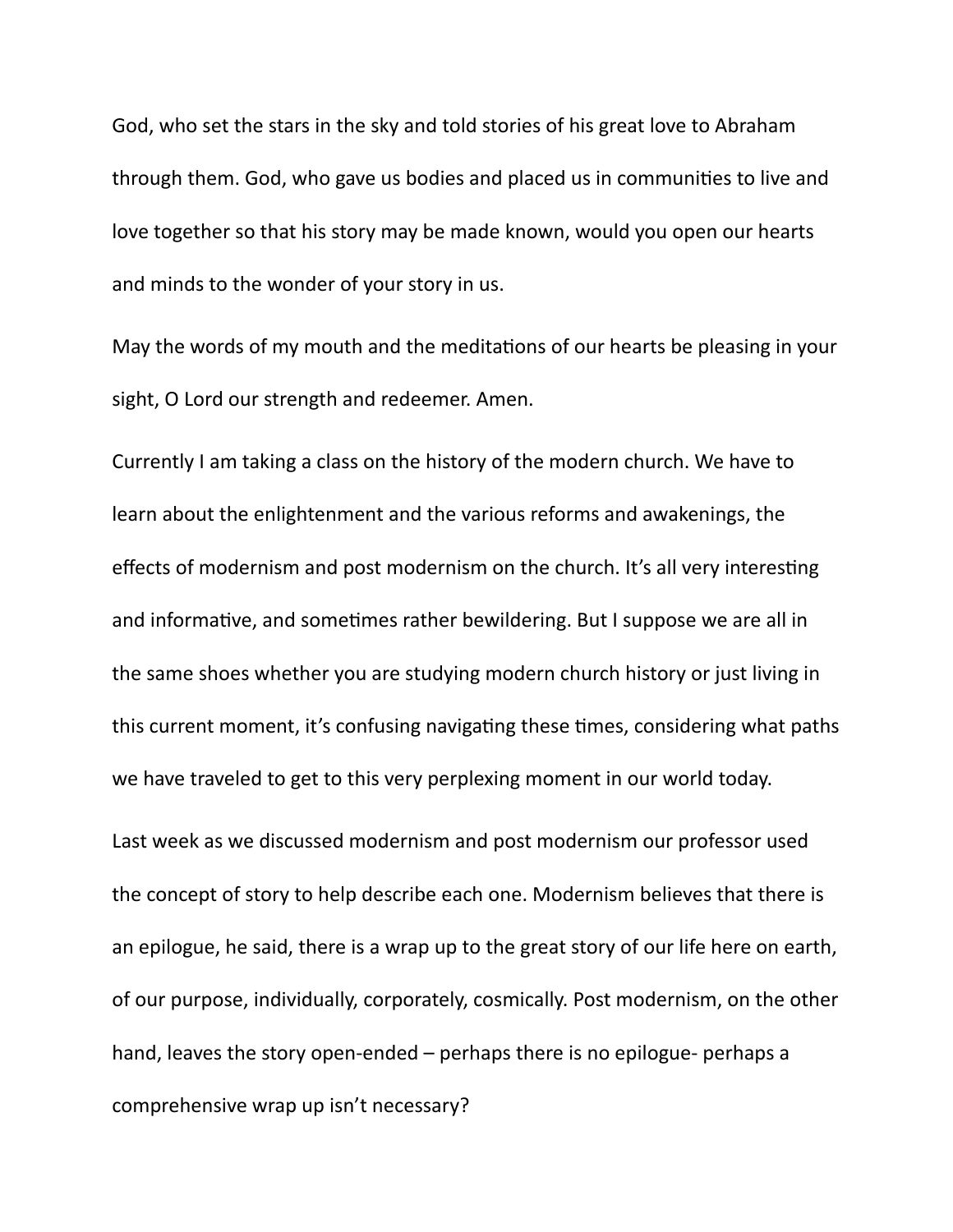Our scriptures this morning seem to embrace story... Daniel talks about a time  $$ **that time** – when Michael, the great prince, will arise. The Psalmist also confesses a hope in God's goodness that takes the form of counsel and instruction as he journeys through life. It's interesting to me that it is Jesus who describes an insecure time, a time when what is familiar and a source of strength  $-$  the large buildings of the Temple – would be toppled. But this is the beginning of birth pangs, he says, the sign of something new coming forth and his most urgent instruction was that those who desired to follow him would not be led astray  $$ that they would be able to recognize him.

What would keep us from recognizing Jesus? Perhaps one answer might be that we become too familiar with the story of God? Maybe so much so that we have lost the essence of the story? There is no epilogue, not because its open ended but because we have forgotten the plot. Perhaps in some way this faith that we practice here every Sunday, has become an abstraction in the midst of so much else that bewilders us? Perhaps it becomes a set of ideas we consent to rather than a story we partake in?

In a book called A *Bridge to Wonder*, Cecilia Gonzalez-Andrieu states that a "prophetically charged work of art... can bring what has become an abstraction back to life.... Prophetic insight depends on our willingness to be open to an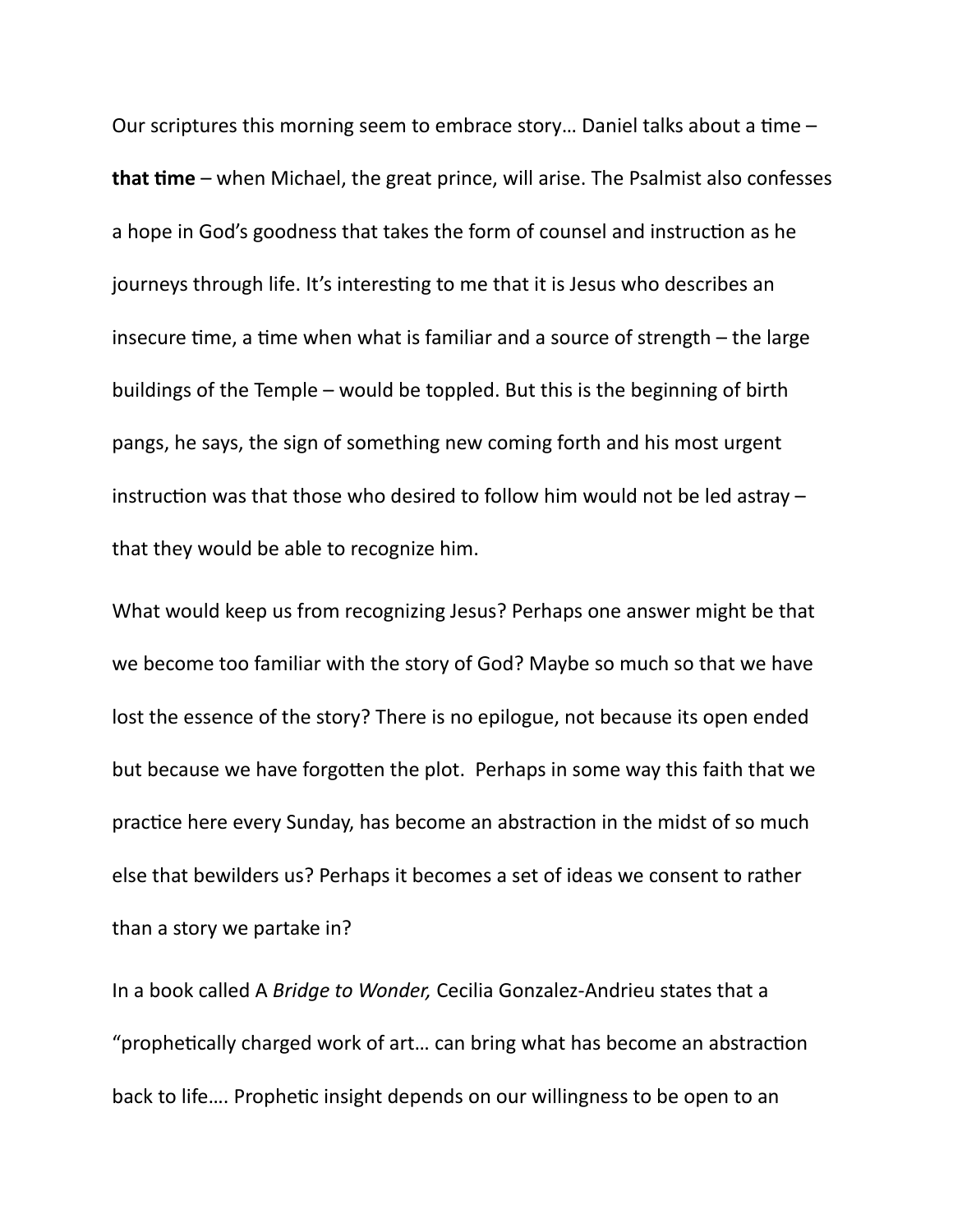encounter that could knock us off our feet." (40) For the past 15 years, right around this time of year, I have had the joy of being a part of one of those works of art. And this year I am so excited that you all can be a part of it too. Ahavah is a gift because it reacquaints us, makes alive to us once again, connects us to the wonder of the story that Jesus opened for us – God with Us – Immanuel.

Over the past 15 years Elisa, and the dancers of Ekklesia have been on a journey, one on which they have been learning about story. It's a journey that hasn't found a definitive end  $-$  each year Ahavah changes  $-$ 

Initially, Ahavah was offered as the Christian alternative to the Nutcracker, complete with an elaborate opening party scene- full of glitz and holiday cheer. Beginning in the late summer of every year, a group of dancers, young and old, would gather and study the Christmas story and work together to embody it on stage. Ahavah is a wonderful way for us, as a community of dancers "to penetrate the biblical text in a fresh way." (Levy, 150) We have to let our emotions and hearts be touched by the Biblical stories in order to perform them well. (Levy, 155) "We learn best when we are fully engaged, body and spirit." (Levy, 173) Truly Ahavah is an effective and affective carrier of our religious tradition. (Garcia-Andrieu, 137) And it brings the story of Immanuel, God with Us, to life.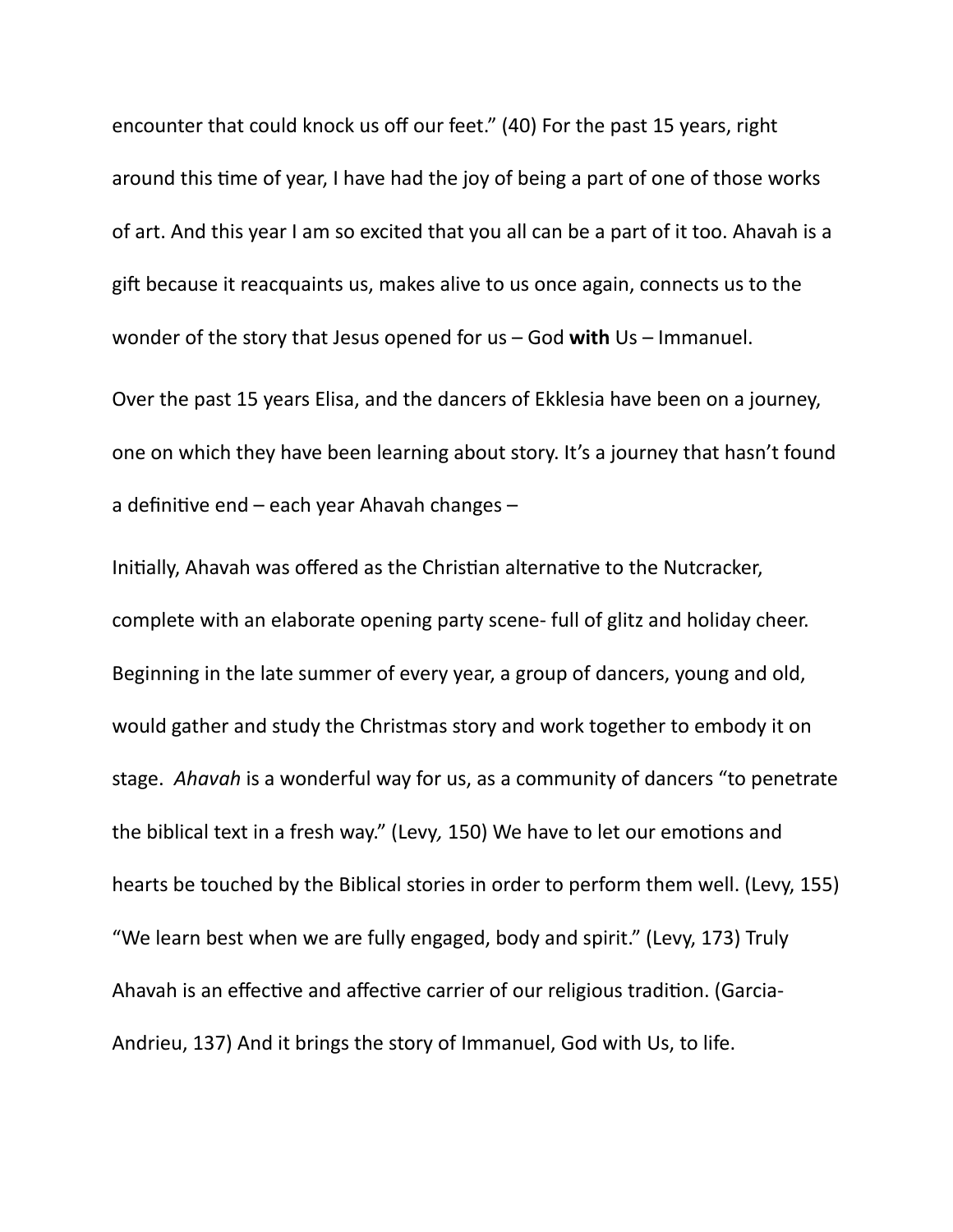Over the years, however, we recognized that embodying this story of Immanuel wasn't something we could simply leave on the stage, or even in the theater with the audience. We wanted our art to reach into our wider community and to do that we realized that we needed to relook at the story. If we wanted our production to reengage us with the Kingdom of God, we needed to let our imagination look beyond our understanding of the story we were all too familiar with  $-$  a story we may have let become an abstraction. Kierkegaard once said "that God uses the imagination to draw us toward reality, leading us far and deep into human existence. And when the imagination has helped us to go as far as we can, that is just where true reality begins." (Levy, 159) It was once we allowed the creative process to move beyond the form that we knew, that *Ahavah* became a vehicle that could "estrange and complicate reality so we can see anew what had become common place." (Garcia-Andrieu,115)

We began to let the artistic, balletic expression of the familiar Christmas story be a theological exploration. One theologian put it beautifully "To do theology (or create a ballet) is to write a love letter to that God I believe in, to that community I belong to, and to that church of which I am a part. A love that is no stranger to what is perplexing and even to what is bitter, but (a love) that is more than anything a source of profound joy." (Gustavo Gutierrez, La Densidad de Presente,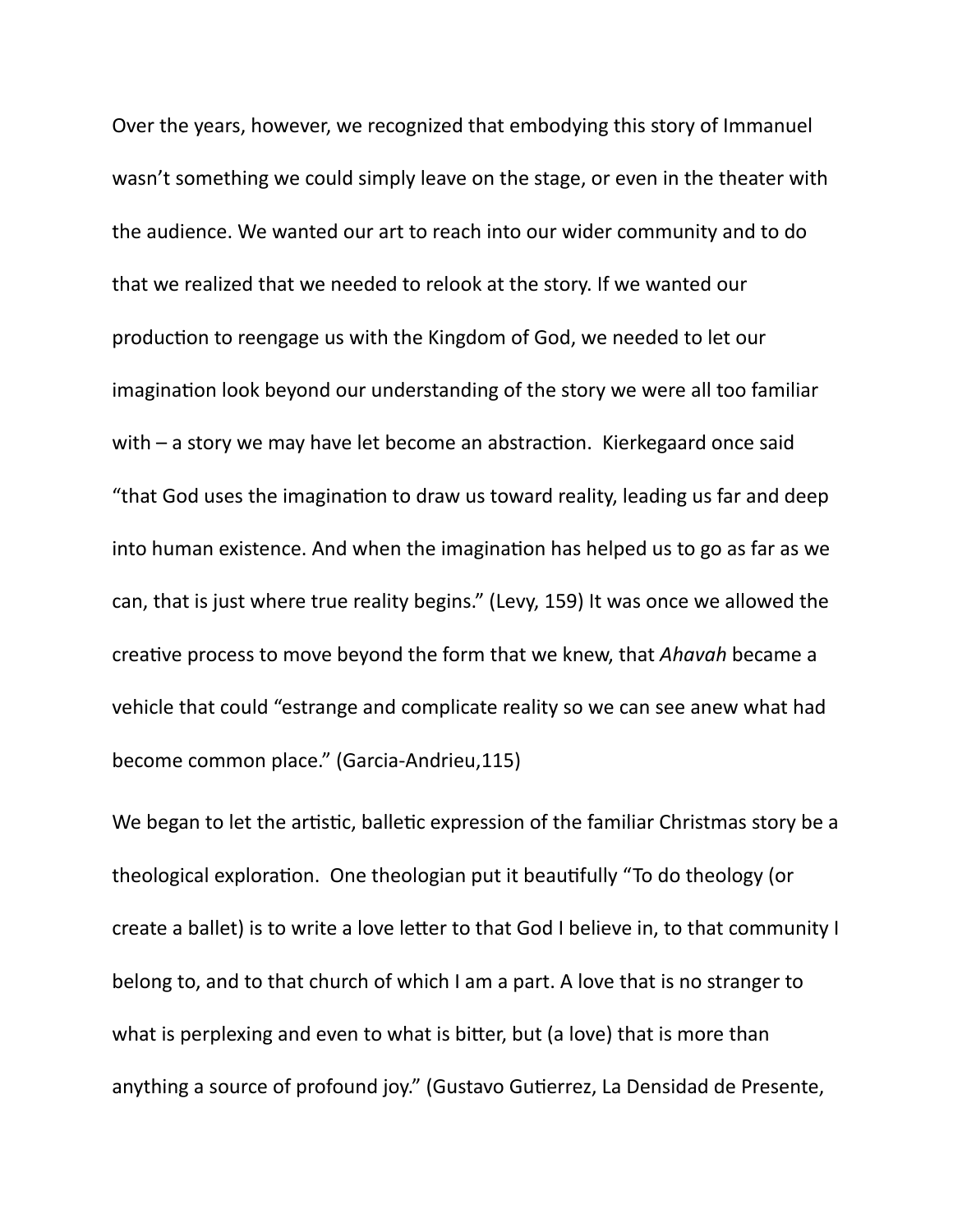70). We began to ask questions of ourselves and of the Christmas story  $-$  how does the gift of Jesus practically apply to our community, through us, through the church? To whom would the angels have delivered their message of great joy in our community? we realized that we could connect our telling of the Christmas story to the very concrete needs of our community. Artistically we changed the setting of the show from a lavish Christmas party to a cold bustling holiday street scene, complete with harried last-minute shoppers, fighting couples, and people struggling with addiction or who had no place to call home. The audience could connect the story of Immanuel with these familiar characters of our lives today  $$ because "(c)ompassion and sympathy become twin suspension lines of a religious aesthetic bridge that unites the human and the sacred." (Garcia-Rivera, 13) Into this setting *Ahavah* now opens the Biblical narrative of a creator and lover of his creation and audience members connect Jesus' birth, life and death with the life they experience. Christmas can be seen anew. Alexander Solzhenitsyn, once said, "(t)hrough Art we are sometimes sent  $-$  indistinctly, briefly,  $-$  revelations not to be achieved by rational thought." (Johnston, 181) Because this story is told with movement and music *Ahavah* can create a virtual experience," one that "can connect us with passions, feelings, fears and hopes in ways other things cannot." (Johnson, 17) Ahavah both carries the tradition of the story of Christs' birth even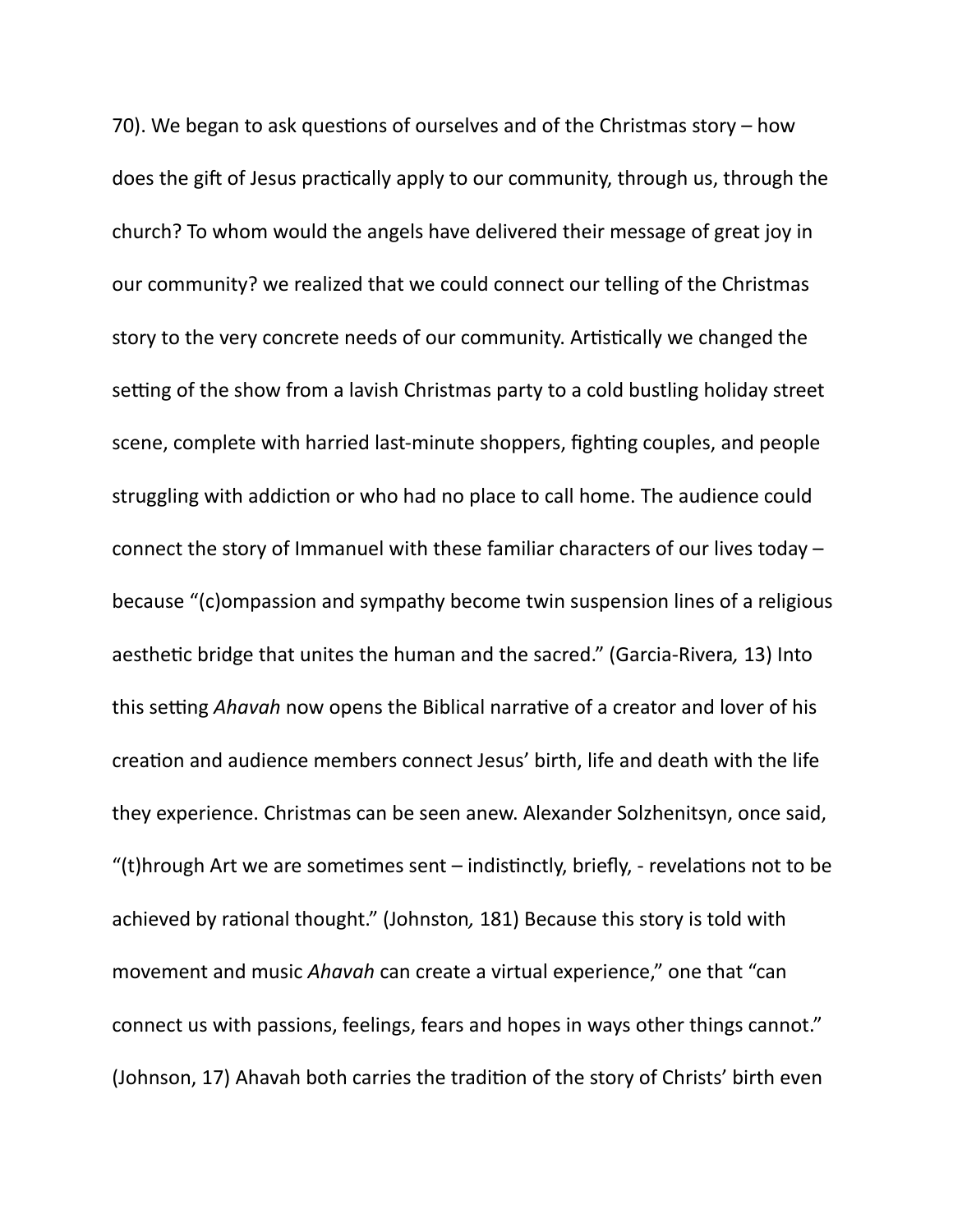as it estranges it and complicates it so that we can see the incarnation of Jesus among us anew, Perhaps Christ becomes present to the audience in a way that they had not experienced him before? Perhaps, the ongoing, open ended story of Immanuel  $-$  God with us  $-$  becomes one we can touch and feel and experience and take with us as we continue on this oftentimes-bewildering journey.

Daniel wrote, "at that time Michael, the great prince will arise." The Psalmist writes that God will show them the path of life. And Jesus tells us that the story will continue. This is the story we are invited to participate in. This is the story  $-$ God with us – that was announced even to those who seemed so far from the plot - even the magi who had been looking for the story.... Amen.

## Works Cited

Garcia-Andrieu, Cecelia. *Bridge to Wonder*. Waco: Baylor University Press. 2012. Garcia-Rivera, Alejandro R. A Wounded Innocence, Collegeville: The Liturgical Press. 2003. Johnson, Todd E. "Praise, Poiesis, and the Art of Worship." GIA Quarterly, no1 (Fall 2010)